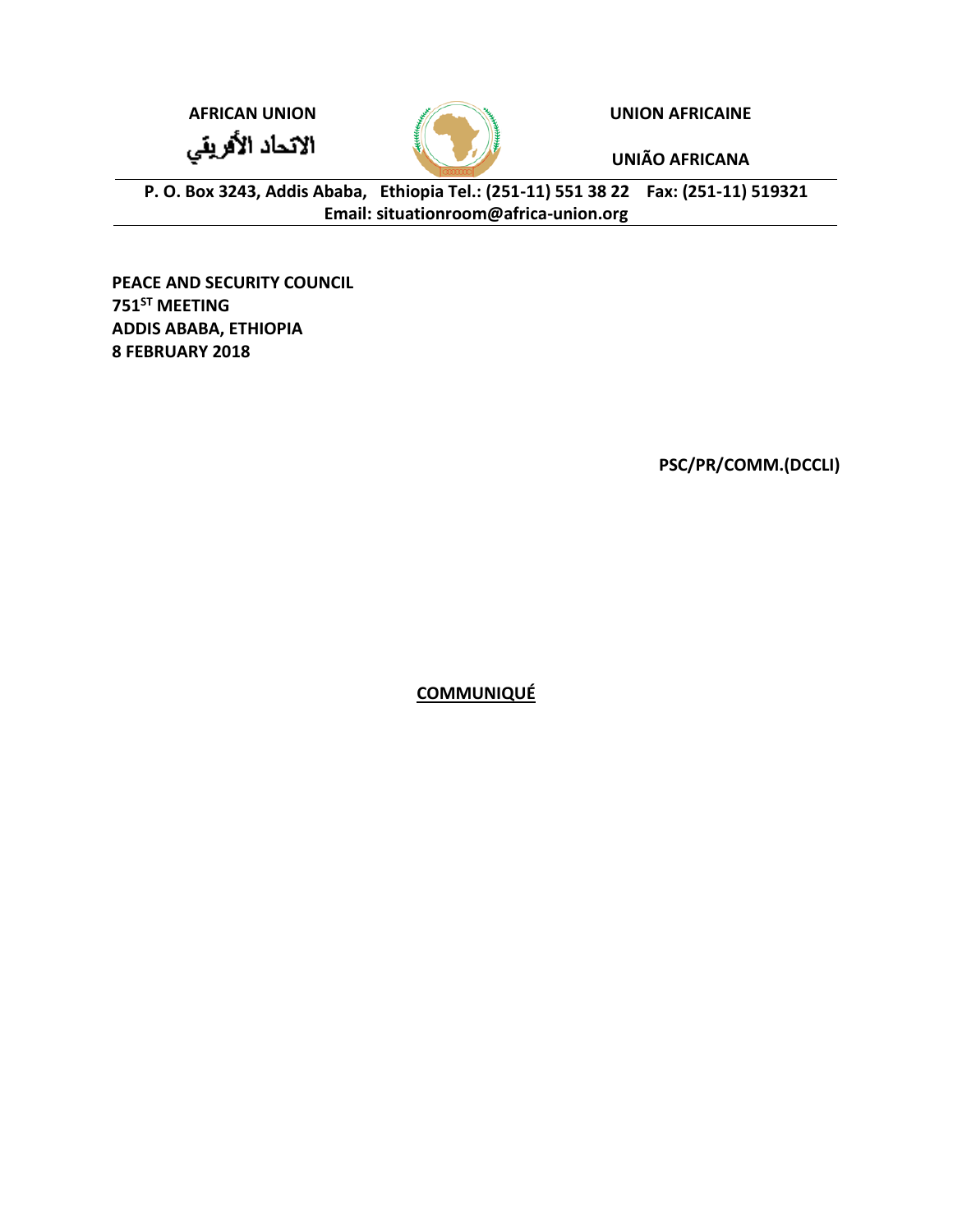## **COMMUNIQUE**

The Peace and Security Council (PSC) of the African Union (AU), at its 751<sup>st</sup> meeting held on 08 February 2018, adopted the following communiqué on the status of the Revitalization Process for the Agreement on the Resolution of the Conflict of the Republic of South Sudan:

## **Council,**

1. **Takes note** of the briefings made by the African Union Commission Chairperson Special Representative in South Sudan, Ambassador Joram Biswaro, the Special Envoy of the Intergovernmental Authority on Development (IGAD) for South Sudan, Ambassador Ismail Wais, the Deputy Chairperson of the Joint Monitoring and Evaluation Commission (JMEC), Ambassador Lt. General Augostino S.K Njoroge, and the United Nations (UN) Special Envoy for Sudan and South Sudan, Mr. Nicholas Haysom, as well as the Deputy Special Representative of the UN Secretary-General for South Sudan and Deputy Head of the UN Mission in the Republic of South Sudan (UNMISS), Mr. Moustapha Soumaré, on the political, economic and humanitarian developments in South Sudan, as well as the ongoing IGAD-led High Level Revitalization Forum (HLRF). Council **also takes note** of the statements delivered by the Permanent Representatives of South Sudan; and Ethiopia, in its capacity as the Chair of the Inter-Governmental Authority on Development (IGAD) and African Member of the UN Security Council (A3), as well as Cote d'Ivoire in its capacity as A3;

2. **Recalls** its previous pronouncements on the situation in South Sudan, particularly communiqué PSC/AHG/COMM(DCXXVI), adopted at its 626<sup>th</sup> meeting held on 19 September 2016 in New York, at the level of Heads of State and Government, as well as communiqués and press statements issued at its 667<sup>th</sup>, 714<sup>th</sup> and 720<sup>th</sup> meetings held on 17 March 2017 and 29 August 2017 and 20 September 2017, respectively;

3. **Expresses its full support** for the ongoing IGAD Heads of States and Government engagement in the search for a lasting solution to the conflict in South Sudan and **reiterates its conviction** that the Agreement on the Resolution of the Conflict in the Republic of South Sudan (ARCSS) remains the only viable option towards addressing the challenges facing South Sudan. Council **commends** the South Sudanese parties for displaying the spirit of compromise that led to the signing on 21 December 2017, in Addis Ababa, Ethiopia, of the Agreement on the Cessation of Hostilities, Protection of Civilians and Humanitarian Access and **expresses** its full support to the second phase of the HLRF taking place from 5 to 16 February 2018 in Addis Ababa, Ethiopia. In this regard, Council **calls on** the South Sudanese parties to participate in the Forum in good faith, with a view to reaching a compromise and bringing South Sudan back to the path of sustainable peace and stability;

4. **Commends** the engagement of the AU High Representative for South Sudan, former President Alpha Omar Konare of Mali and **welcomes** the re-engagement of the AU High Level Ad Hoc Committee on South Sudan in the peace process in South Sudan. Council **encourages** further interactions between the AU High Level Ad Hoc Committee and the IGAD, with a view to ensure appropriate support to the IGAD led peace process;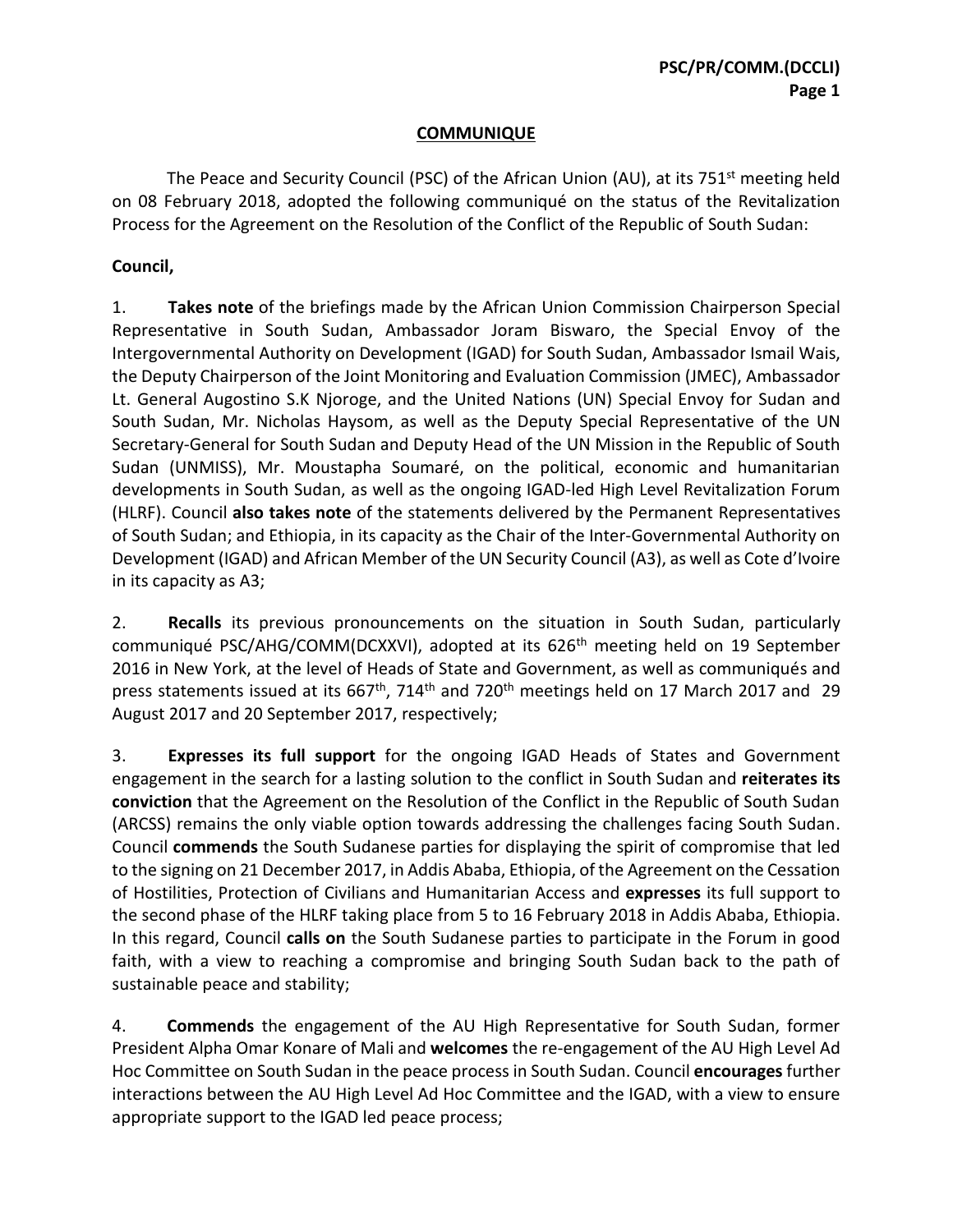5. **Also commends** the continued efforts by the JMEC, under the leadership of former President Festus Mogae of Botswana, towards ensuring the successful implementation of the peace process. Council further **commends** the work of Ceasefire and Transitional Security Arrangements Monitoring Mechanism (CTSAMM) to monitor and report violations as well as UNMISS efforts towards protecting civilians. Council **reiterates** its previous decisions regarding the deployment of the Regional Protection Force (RPF). In this regard, Council **expresses concern** over the slow progress in the deployment of the RPF and, consequently, **calls on** the UNMISS, the Transitional Government of National Unity (TGoNU) and the Troop Contributing Countries to promptly engage to ensure the completion of the deployment of the RPF in the next three months, with a view to scale up efforts aimed at protecting civilians under threat;

6. **Expressesits deep disappointment** over the reported violations of Cessation of Hostilities and the perpetuation of war, especially since these flagrant violations were committed shortly after the signing of the Agreement on Cessation of Hostilities, Protection of Civilians and Humanitarian Access. Council **notes with serious concern** the CTSAMM reports of December 2017, January and February 2018, detailing violations of the Agreement by all sides to the conflict. **Strongly condemns** the abuses and other acts of violence against the civilian populations, as well as the pillaging committed these violations. Council **reiterates its demand** to the South Sudanese warring parties and all other concerned to desist from further attacks against civilians, and to strictly comply with international humanitarian and human rights law. Council **further demands** the scrupulous respect of all provisions of the Agreement;

7. In this respect, **welcomes** the outcomes of the Trilateral Meeting between Chairperson of the AU Commission, the Chairperson of IGAD and the Secretary-General of the UN on 27 January 2018, in Addis Ababa and **fully supports** the subsequent statement emanating from the meeting which called for the parties to ensure full commitment to permanent peace in South Sudan. Furthermore, Council **encourages** the monitoring and implementation of decisions reached therein, through their designated High Representative and Special Envoys. Council **urges** the parties to refrain from any further violations of the Agreement and further **reiterates its determination** to ensure that the signatories of the Agreement on the Cessation of Hostilities, Protection of Civilians and Humanitarian Access are held accountable for their violations and are deprived of the means to continue fighting;

8. **Recalls** the Resolutions of the 28<sup>th</sup> Extraordinary Summit of IGAD, held on 7 November 2014, in Addis Ababa, calling on the collective action by IGAD on those that violate the cessation of hostilities. Within this context, Council **reiterates** its previous decisions on South Sudan, particularly communique PSC/MIN/COMM.(DCCXX) of 720<sup>th</sup> meeting held on 20 September 2017, to consider taking the necessary steps, including sanctions measures that could ensure effective and efficient implementation of the ACRSS. Council, once again, **urges** the AU Commission, in consultation with IGAD, to develop and submit possible punitive measures which could be applied against all those who continue to obstruct efforts towards the restoration of peace and security in South Sudan, at its next meeting on South Sudan;

9. **Expresses grave concern** over the deteriorating humanitarian situation in South Sudan and **calls on** Parties to the conflict to allow unhindered access for delivery of life-saving humanitarian assistance. Furthermore, Council **further calls on** all the Parties to give orders to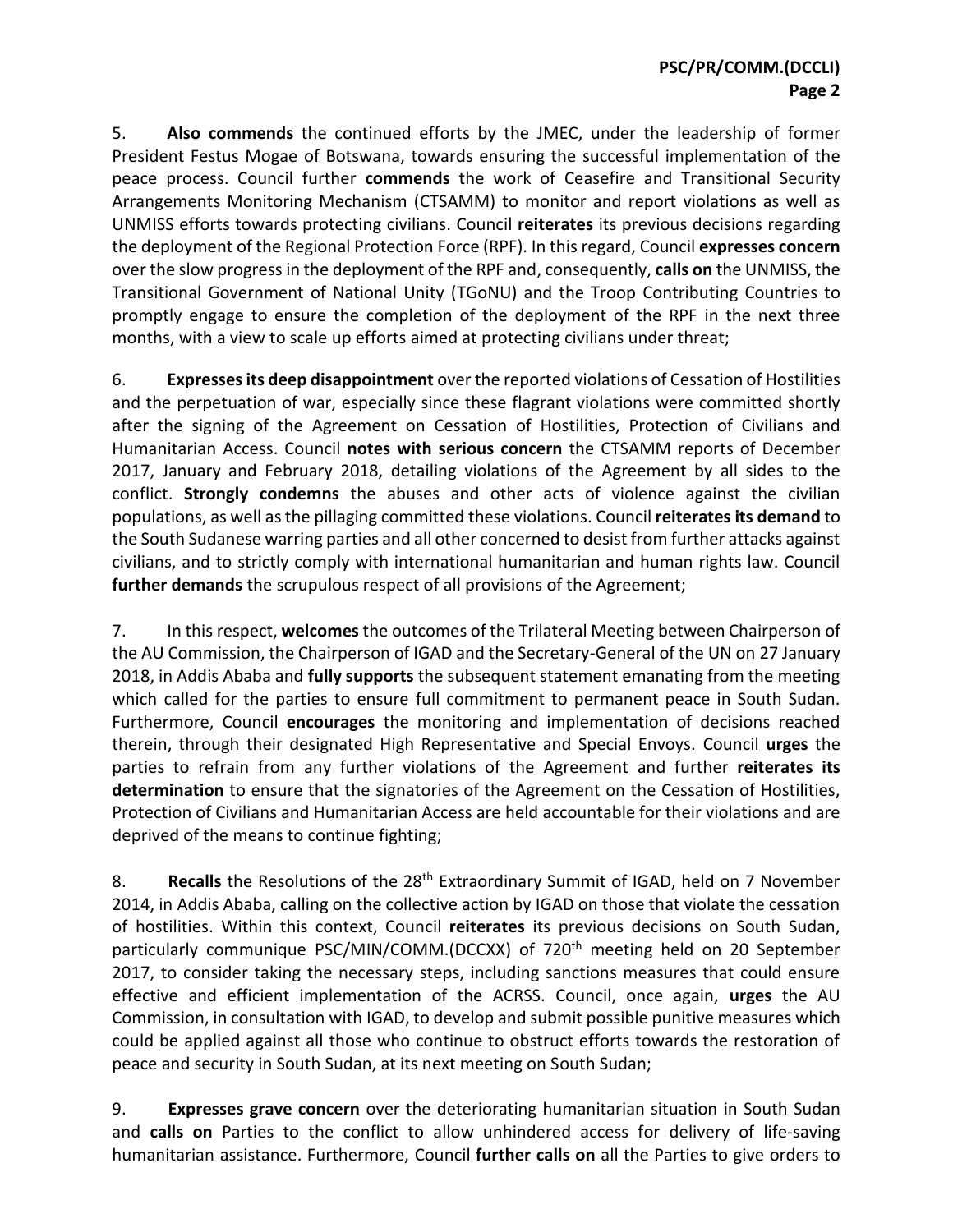their forces to cease and desist from impeding the distribution of humanitarian assistance. Council **requests** CTSAMM together with the humanitarian actors to report any impediments to the work aimed at ensuring that perpetrators face punitive measures as outlined in international humanitarian law. Furthermore, Council **condemns** the continued inter-communal violence, in some parts of the country, that also impact negatively on the humanitarian access;

10. **Acknowledges** that intense international diplomatic approaches are also required to supplement the peace efforts carried out in addressing the conflict in South Sudan. Council **underscores** the need for genuine regional unity towards ending the conflict and achieve peace in South Sudan;

11. **Once again, underlines** the importance of complementarity and coordination of efforts, as well as the importance of avoiding mixed messages to the parties in South Sudan and **calls on** all actors involved in South Sudan to speak with "One Voice"**.** Consequently, Council **urges** for genuine cooperation and coordination between the IGAD Secretariat, AU Commission and UN system, which should draw up practical deliverables, in support of IGAD, in the coming months to advance the search for a speedy resolution of the conflict. Furthermore, Council **requests** the CTSAMM to continue to share regular updates and reports on the violations of the ACRSS and the Agreement on Cessation of Hostilities, Protection of Civilians and Humanitarian Access with the PSC and the AU Commission. In this regard, Council **acknowledges** the importance of receiving reports from the UN Team of Experts and **decides** to invite the later to brief Council on their findings at its next meeting on South Sudan;

12. **Reemphasizes** its call on the AU Commission and the TGoNU to urgently sign the Memorandum of Understanding (MoU) on the establishment of the Hybrid Court, without further delay, and **requests** the TGoNU to ensure the timely domestication of the MoU through the Transitional Legislative Assembly and to step up efforts in establishing the Commission for Truth, Reconciliation and Healing, and the Compensation and Reparations Authority as provided for by the ARCSS;

13. **Notes** that the current economic, political and security situation is not conducive for the proper conduct of the national elections, as envisaged in the ARCSS, and, hence, **looks forward** to the outcomes of the HLRF which is tasked with developing a revised and realistic timeline and implementation schedule towards a democratic election at the end of the transition period in South Sudan;

14. **Decides** to undertake a field visit to South Sudan, during the month of April 2018 to, once again, express the AU solidarity with the people of South Sudan and to also urge parties to the conflict to respect their commitments and put an end to the suffering of the people of South Sudan;

15. **Urges**, **once again**, AU Member states to extend both financial and human resources support to the African Union Mission in South Sudan (AUMISS) to enable it to follow up the implementation process of the peace ACRSS and Agreement on the Cessation of Hostilities, Protection of Civilians and Humanitarian Access and provide timely and accurate updates to Council and other AU policy organs;